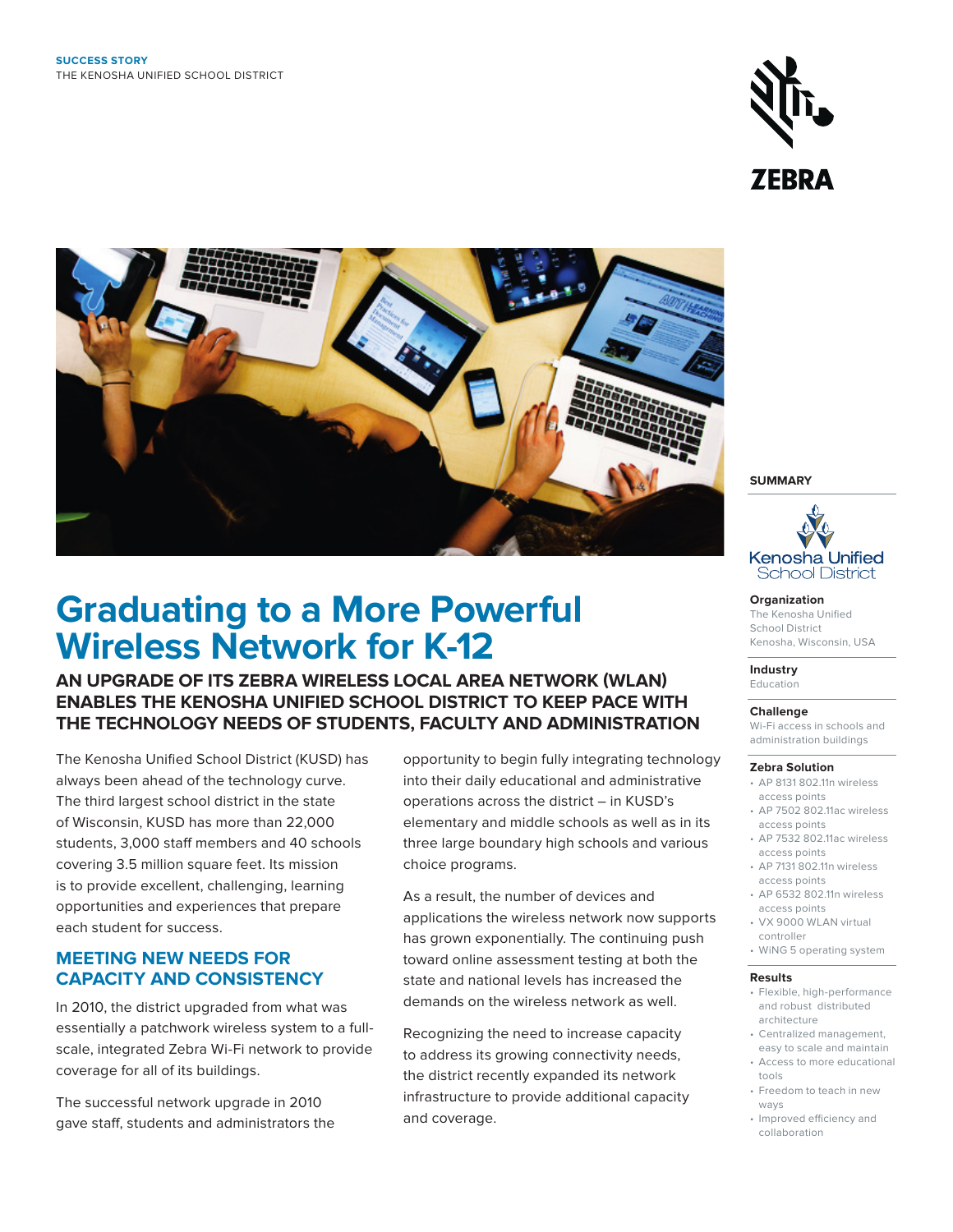#### **EXPANDING A ROBUST WIRELESS NETWORK**

After evaluating request for proposals (RFPs) from more than 20 vendors and conducting comprehensive technical evaluations, KUSD selected Zebra Technologies as the provider of its wireless network. One of the most differentiating features was Zebra's distributed architecture design. The Zebra WLAN distributed architecture provides controller intelligence locally and at remote locations and allows KUSD to use cloud-based technology to manage the entire solution centrally.

"I was particularly impressed with Zebra's access points, which could do everything that the other manufacturers' equipment could do and more – and did it all in a single box," says Jim Hanrahan, operations and applications support coordinator for KUSD. "It could serve as a stand-alone access point or a managed access point and could drop traffic off locally. Because we are a large district with a lot of different buildings, I didn't like the idea of all of the traffic being tunneled back to a central controller."

"With the Zebra equipment, I could also manage thousands of access points through a single pane of glass. I didn't have to have a bunch of controllers and other devices," explains Hanrahan. "That was big for me because we are a small shop. I knew one or two people would be managing the whole network. So I needed something that was simple, easy-to-use and robust enough not to require a lot of babysitting or tinkering."

#### **MAKING NETWORK EXPANSION EASY**

Fast forward to today, and KUSD is thrilled with how easily it has been able to expand and adapt the original network to meet their skyrocketing bandwidth needs.

"We've had a pretty big explosion of wireless devices," says Angie Becker, network manager at KUSD. "We currently support about 17,000 wireless devices."



To meet this growing demand, KUSD has expanded its wired access network (WAN) to support maximum speeds of 2 Gbps, up from its original 500 Mbps speeds – quadrupling its bandwidth in just a few years. The district is already working on plans to support network speeds as high as 10 Gbps in the very near future.

KUSD still uses its original Zebra 7131 802.11n access points but has taken full advantage of the Zebra equipment's backwards-capability to add 250 new access points in the last three years – including Zebra AP 8131s, AP7532s, AP 7502s and AP 6532s. The Zebra 7532 and 7502 access points support both 802.11n and 802.11ac technology, making it easy for KUSD to migrate to the newest wireless networking standards.

KUSD's technical team has been particularly pleased with the coverage and flexibility provided by the Zebra 7502 access points. The 7502 access points fit on the CAT 5 wall plate in the classroom and enable Wi-Fi access. Additional Ethernet jacks on the access point allow for hardwired connections within the classroom. This allows the district to use the classroom's existing CAT 5 cabling to install the latest wireless technology in minutes.

"We can use one of the existing jacks in the classroom to install the 7502," says Becker. "That means we don't have to run additional cabling, which helps us keep costs low."

3X **The amount a typical school district must expand its bandwidth in the next two years to support digital learning needs.** 

23% **The percentage of school districts that do not have the bandwidth they need.**

Source: Education SuperHighway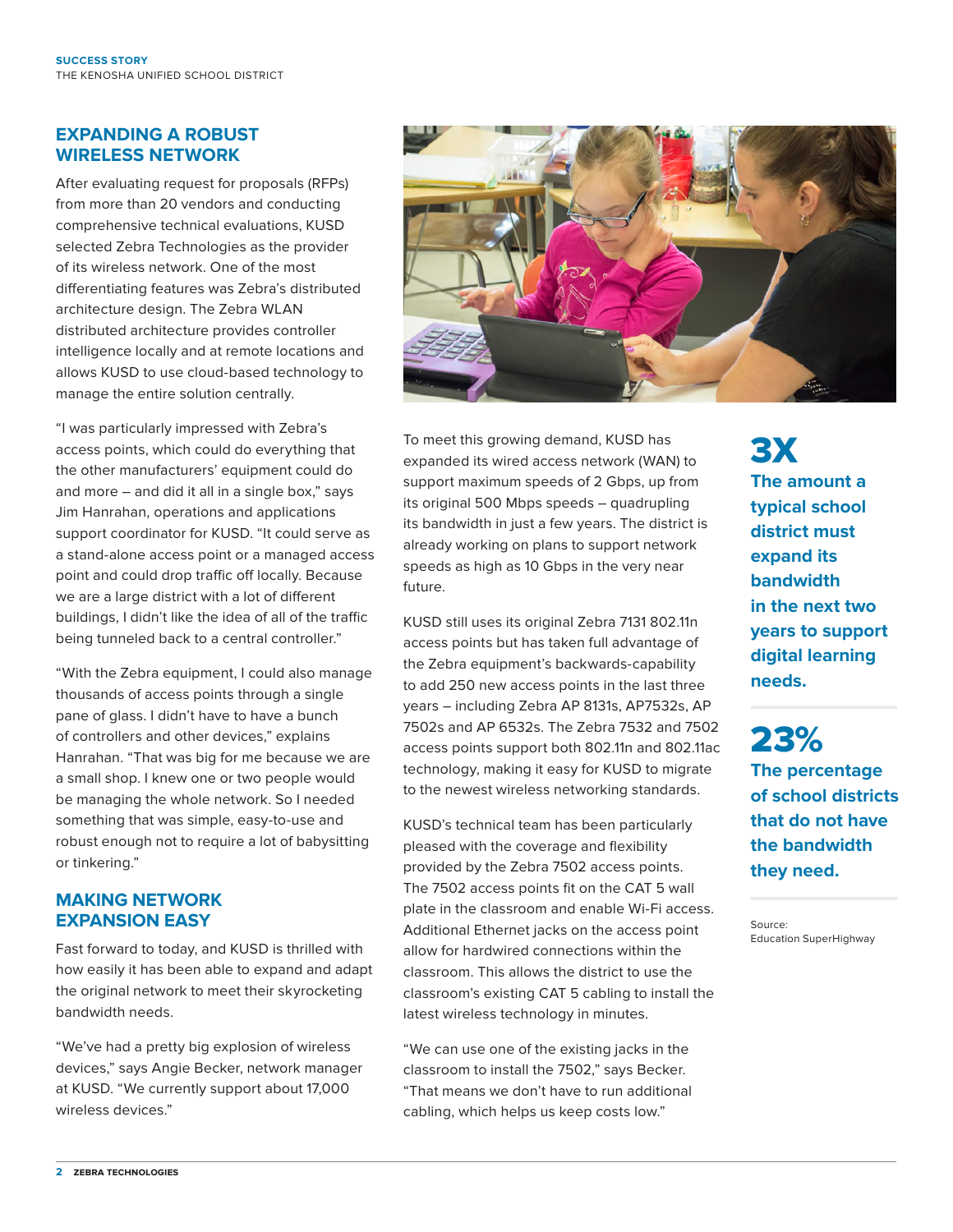#### **EASY NETWORK MANAGEMENT GETS EVEN EASIER**

From the beginning, Becker found the network very easy to manage. "If we need to modify settings on just a single access point, it's easy. If we need to change every access point in one building, it's still easy. And if we need to change every access point in the district's 40 buildings, it's just as easy," Becker notes. "The network is solid enough that it can be managed by one person."

According to Becker, network management and deployment became even easier after KUSD installed Zebra's VX 9000 WLAN virtual controller, which can support up to 10,000 access points and uses dynamic host configuration protocol (DHCP). The VX 9000's use of DHCP allows the district to deploy or upgrade equipment without any manual access point configuration. This reduces deployment time and allows KUSD to manage its network from a central location.

"Once we moved over to the Zebra VX 9000, we were able to use the DHCP option to streamline deployment," says Becker. "That's a huge advantage for us – especially with the large number of access points we have."

The district is also piloting Zebra's NSight platform, which will make network management even easier with advanced network and application visibility and control. Using NSight, KUSD will be able to receive real-time alerts on potential coverage issues and rogue devices as well as monitor and analyze current and historical usage. They will also be able to identify the top applications by usage or count at every level of the network from site level to access points and clients.

#### **A GREAT TOOL TO SUPPORT EDUCATION**

The Zebra high-speed wireless network has delivered a whole host of benefits to KUSD – from supporting online testing to ensuring a safer educational environment.

"With online testing, there was a big push to increase capacity in the classrooms where the testing occurred," says Kris Keckler, Chief Information Officer for KUSD. "But we didn't want to upgrade our wireless just to support the tests. We wanted to integrate wireless into our students' education."

And KUSD has done just that. For instance, the network's telepresence capabilities allow faculty and students to better collaborate and share information between schools and classrooms. Both students and teachers use applications like Google Apps for Education and Everyday Mathematics eSuite on a regular basis. One school even held a web conference with a school in Guatemala to discuss water filtration issues.

The network has also enabled better security, allowing the district to put a VoIP phone in every classroom (about 2,900) and support more than 150 security cameras as part of a district-wide safety and security initiative.

**"With online testing, there was a big push to increase capacity in the classrooms where the testing occurred. But we didn't want to upgrade our wireless just to support the tests. We wanted to integrate wireless into our students' education."**

Kris Keckler, Chief Information Officer, **KUSD**